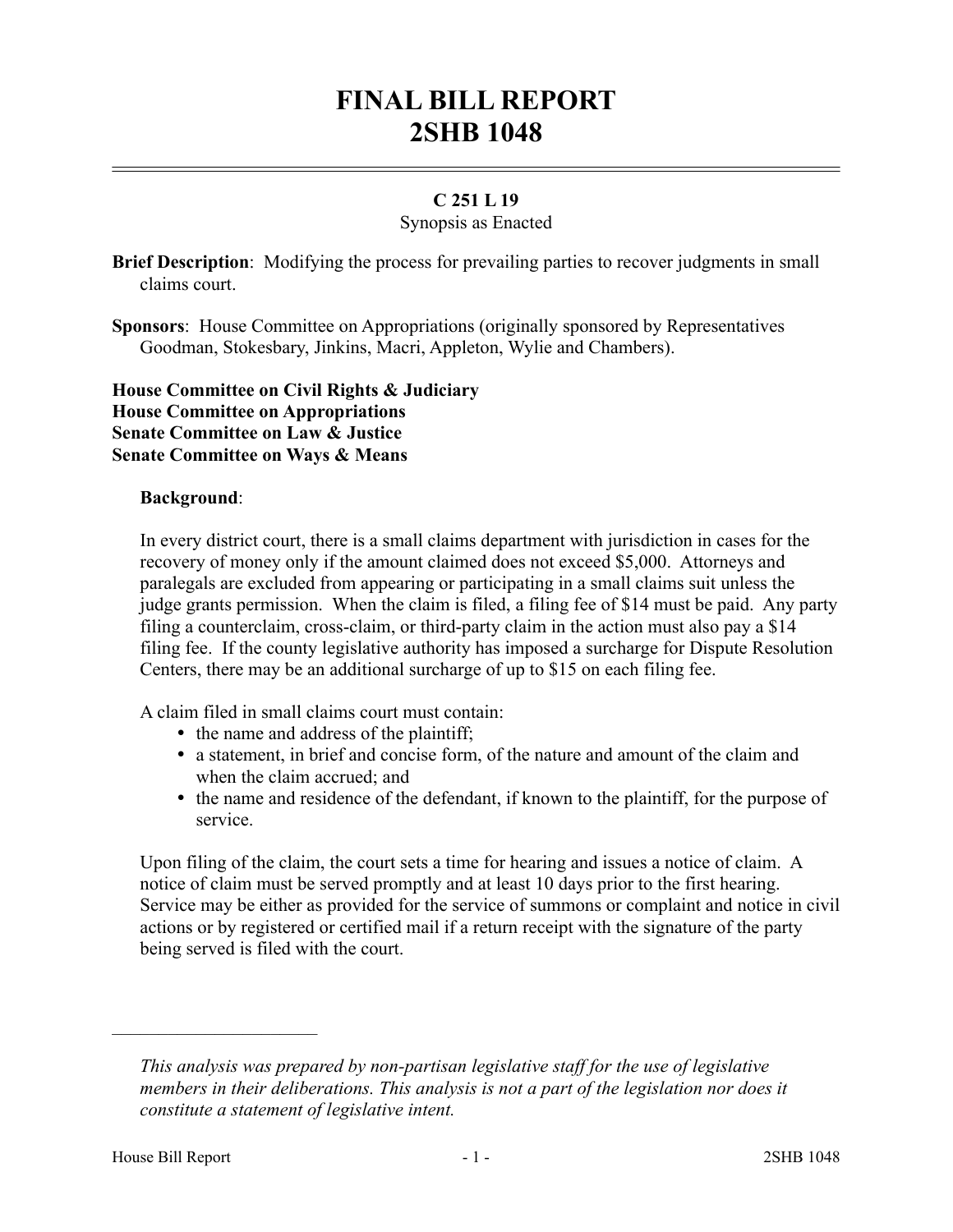A trial need not be held on the first appearance of the defendant if dispute resolution services are offered instead of trial, or local practice rules provide that trials will be held on different days.

If a money judgment is entered, and the judgment is not paid within 30 days or the time set by the court on any payment plan, the prevailing party must take certain steps before commencing collection efforts. The prevailing party must first request the clerk to certify the judgment and have a transcript of the judgment entered onto the district court civil docket. The fee for this is \$20, and the certification form is specified in statute. The judgment is increased by an amount sufficient to cover the costs of certification, and any other costs incurred by the prevailing party to enforce the judgment, without regard to the jurisdictional limits on the small claims court.

Once entered on the district court docket, the prevailing party may proceed with a method of collection including garnishment of wages and bank accounts, or execution on cars, boats, or other personal property of the judgment debtor. The prevailing party may also take and file the judgment transcript in the superior court. Filing in superior court allows collection efforts against real property that the judgment debtor might own. In that case, the judgment is increased by the cost of this filing.

# **Summary**:

The filing fee for claims, counterclaims, cross-claims, and third-party claims in the small claims department is raised from \$14 to \$35. There is no longer an additional fee to obtain a certified copy of a judgment; a certified copy of the judgment must be provided to the prevailing party at no additional cost. Fifty cents of every filing fee must be deposited into the judicial stabilization trust account and used to fund indigent defense through the Office of Public Defense and 50 cents must be deposited into the crime victims' compensation account and used to assist crime victims.

Upon entry of a judgment in a small claims action, the judgment is automatically certified as a district court civil judgment and entered on the district court judgment docket. The filing of a duly certified district court judgment, or a duly certified transcript of the docket of the district court in superior court, commences the lien on real property of the judgment debtor. The judgment is increased by any post judgment interest, as well as any filing fee associated with filing in superior court.

If the prevailing party receives payment of the judgment, that party must file a satisfaction of judgment with all courts in which the judgment was filed. If the prevailing party fails to file proof of satisfaction of judgment, the party paying the judgment may do so.

The section which specified the exact form of the certification is repealed. Other provisions of that repealed statute are moved elsewhere.

Amendments are made to other sections regarding the first hearing, method of service, and what a claim must include, as follows: